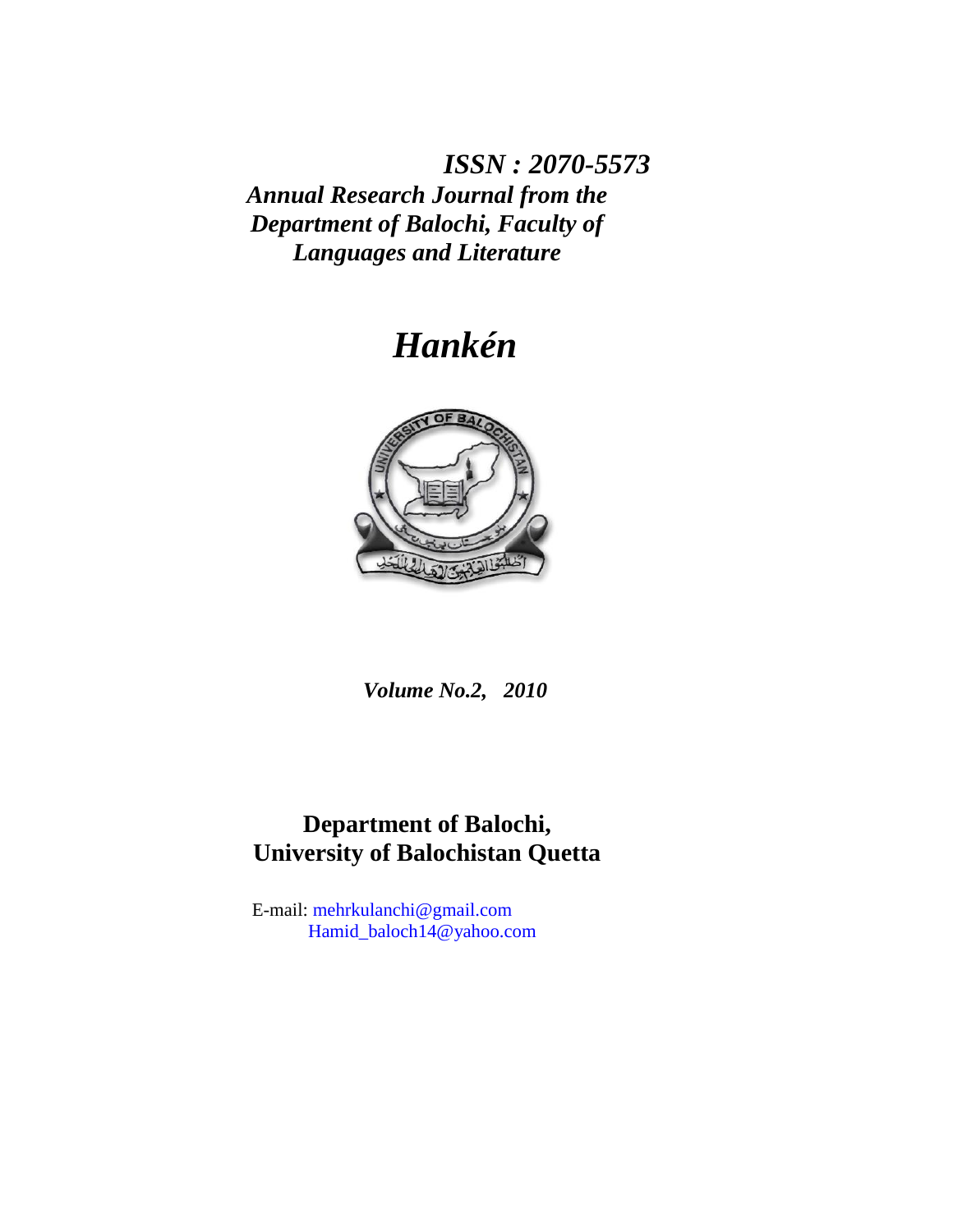# **Patron in Chief:**

|                                                                                                                                                                       | Prof. Dr. Rasool Bakhsh Raisani<br>Vice Chancellor University of Balochistan<br>Quetta.          |
|-----------------------------------------------------------------------------------------------------------------------------------------------------------------------|--------------------------------------------------------------------------------------------------|
| Patron:                                                                                                                                                               |                                                                                                  |
|                                                                                                                                                                       | Prof. Dr. Abdullah Khan<br>Pro-Vice Chancellor University of<br>Balochistan Quetta.              |
| <b>Editor:</b>                                                                                                                                                        | Dr. Abdul Saboor<br>Chairperson, Department of Balochi<br>University of Balochistan Quetta.      |
| <b>Sub Editor</b>                                                                                                                                                     |                                                                                                  |
|                                                                                                                                                                       | <b>Hamid Ali Baloch</b><br>Lecturer Department of Balochi,<br>University of Balochistan, Quetta. |
| <b>Associate Editors:</b><br><b>Dr.Zeenat Sana</b><br><b>Nasreen Baloch</b><br><b>Abdul Razzaq Dad</b><br><b>Hassan Janan</b><br><b>Rafiq Ahmad</b><br>Zahid Hussain. |                                                                                                  |

# **Advisory Editorial Board.**

**Prof. Dr. Vyacheslav V.MOSHKALO**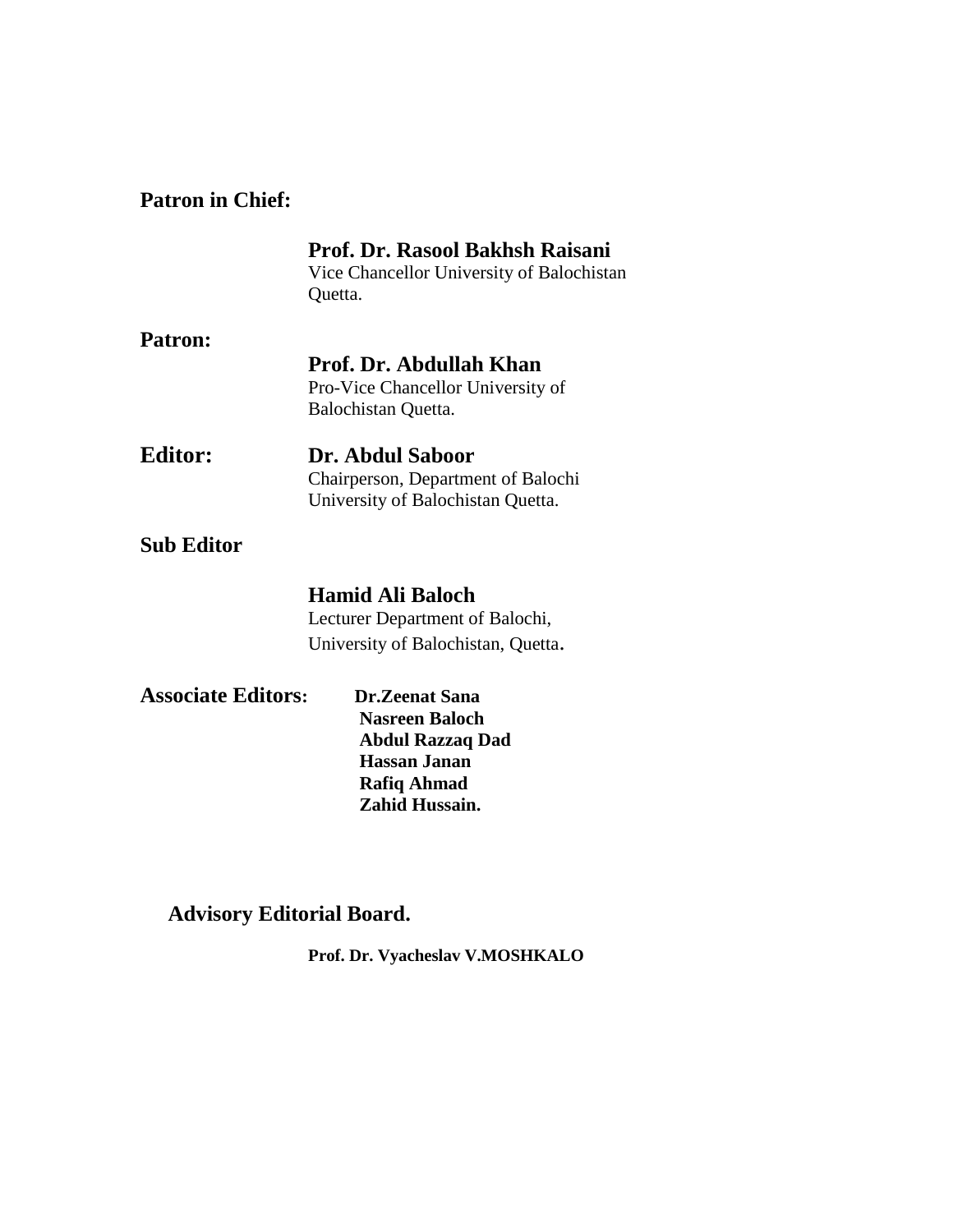Institute of Linguistics Russian Academy of Sciences Department of Iranian Languages Bolshoy Kislovskiy pereulok, 1 103009 Moscow Russian Federation **Dr. Nek Buzdar** Department of Economics California State University Fullerton. **Prof. Dr. Carina Jahani** Department of Linguistics and Philology Uppsala University, Sweden **Dr.Agnes Korn** Assistant professor(*wissenschaftlicheAssistentin*), Department for Comparative Linguistics, Phonetics and Slavic University of Frankfurt a.M. Germany **Dr. Mahinnaz Mirdehghan** Department of Linguistics, Faculty of Letters & Human Sciences Shahid Beheshti University Tehran, Iran. **Dr. Taj Muhammad Breseeg** Trondheinsgatans,164 32 KISTA,Sweden **Prof. Dr. Abdul Razzaq Sabir** Director, Balochistan Studies Center, University of Balochistan, Quetta **Prof. Dr. Muneer Ahmad Baloch** Director Area Study Centre University of Balochistan, Quetta. **Prof.Dr. Abdul Hameed Shahwani** Dean, Faculty of Languages and Literature University of Balochistan, Quetta. **Wahid Bakhsh Buzdar** Assistant Professor (Balochi) Quaid-e-Azam University Islamabad.  **Dr.Gul Hassan** Pro-Vice Chancellor, Lasbela University of Agriculture, Water and Marine Sciences, Lasbela Balochistan.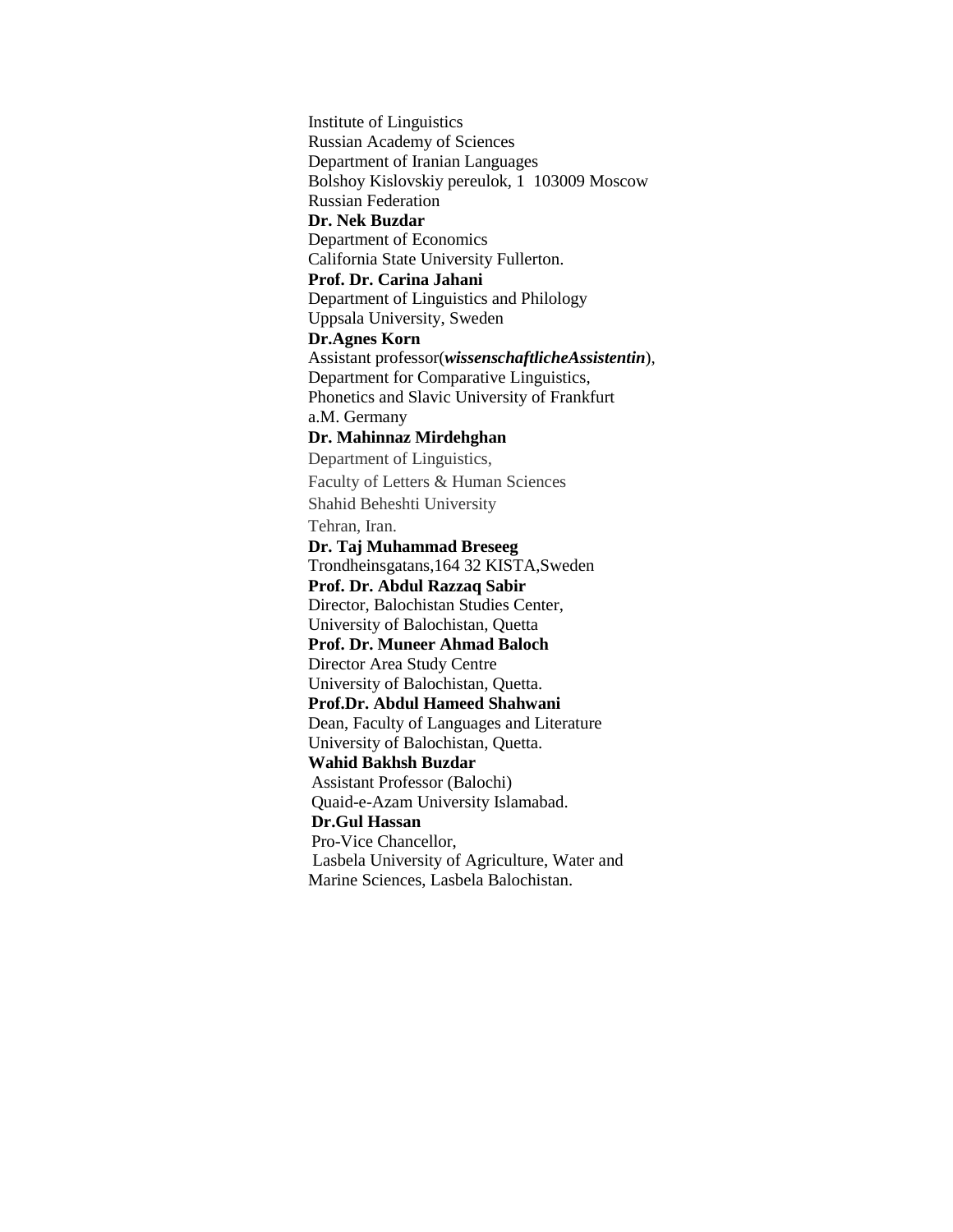## **Mysticism in Balochistan** *(Mystical Poets of Balochi language)*

#### **Prof. Dr. Abdul Razzaq Sabir**

#### **Abstract**

*"Mysticism is the theory or belief that man can intuitively know God or religious truth, through the inward perception of the mind, a more immediate and direct method than that of ordinary understanding or sense perception; any seeking to solve the mysteries of existence by internal illumination on ideas that have no foundation in human experience".* 

*The researchers investigate roots of this theology in the various philosophical thoughts. With reference to Islam, this theology affected Balochi literatures as well. The aim of this paper is to determine and discuss the roots from which this theology came to Balochistan, and how this affected Balochi and Brahui literatures. It will also be discussed the kind of literature created under the caption of mysticism in Balochi. This paper focuses on the history of mysticism, Islamic mysticism, mysticism in the subcontinent and its arrival in Balochistan. The paper will further discuss the geographical and historical background and various aspects of the subject. Furthermore, a brief introduction, biography of Balochi mystical poets and their mystical thoughts will be discussed.*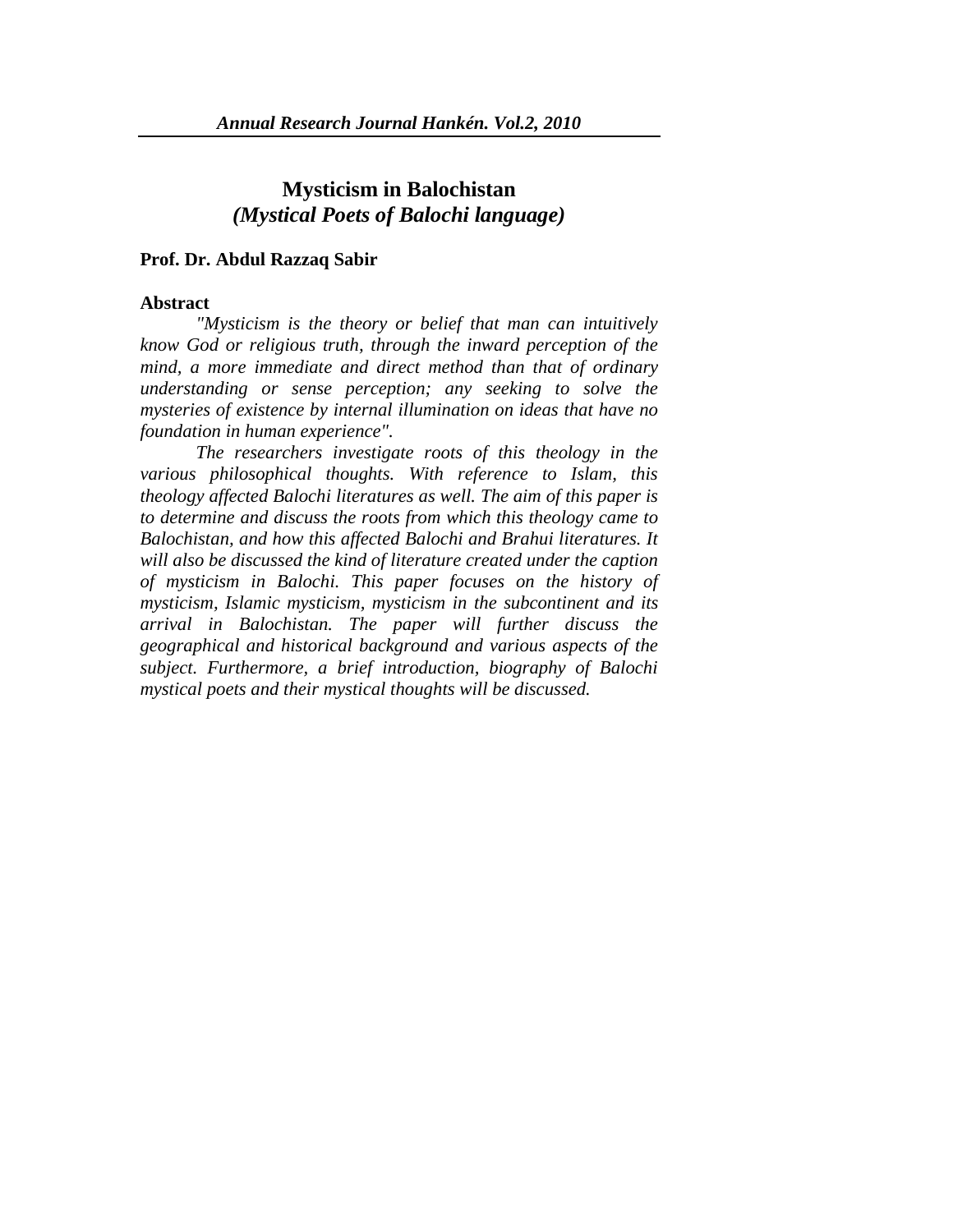### **The Baloch Studies in the Arab world**

#### **Prof. Dr. Saad Abudayeh**

#### *Abstract:*

*The Studies in the Arab world about Baloch race or Balochistan is very scarce .In the Jordanian University library which is the best in Jordan there are five books only. By far, the periodicals do not talk about the Baloch in the Arab World .This subject isn't an issue in the Arab press or publications.In these books which I found in the Library you may find something about Balochistan and Baloch .It talks about history of immigrations to the Middle of Asia not the reverse.*

### **Teacher professionalism: Benchmark and Challenges in the University of Balochistan**

#### **Muhammad Hayat**

#### *Abstract:*

 *University of Balochistan was instituted in the early years of 1970s with the total cost of five and half lac rupees. A finite faculty was appointed to exert cognitive services to usher the gift of higher education to the people of newly fashioned province. Right after commencement, it had only five departments in all. But within a short span of time, the University emerged as the principle source for the production of trained brains for the development of the country in general, and for Balochistan in particular. Similarly, it produced behemoth chunk of professional teachers who have been serving the varsity since then. However, the edifice of professionalism of an individual erects upon the academic background, areas of experiences, training, exposure, and personal toil. A teacher conversant with necessary methods of imparting education and integrated with the cause of learning can be regarded as professional. The paper aims to measure the teacher professionalism, pin point the barricades confronted to it in*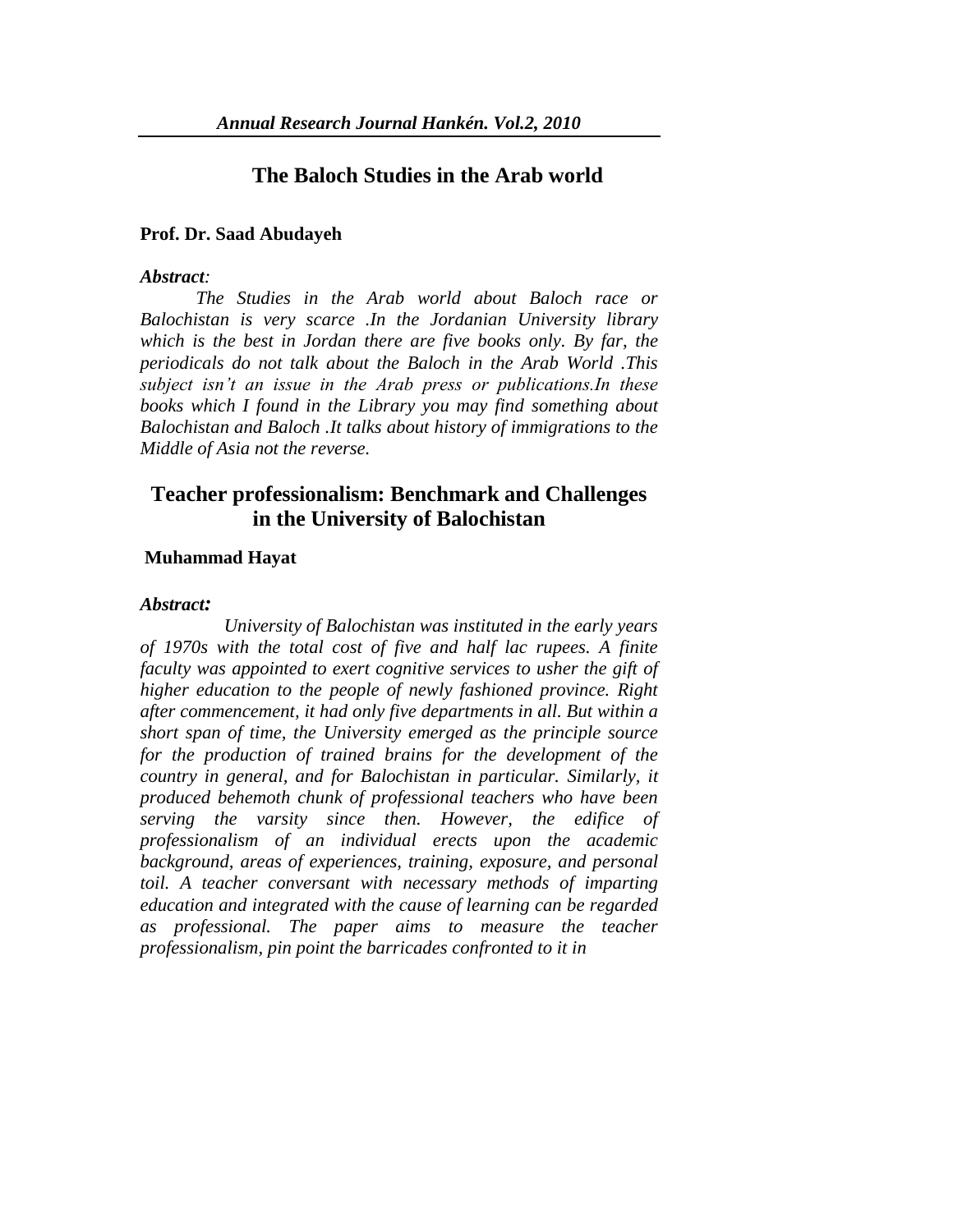*University of Balochistan, and also suggest some workable strategies to invalidate those challenges.* 

## **Field of Archaeology in Balochistan and its Importance on the Baloch History**

#### **Jamil Baloch**

#### *Abstract:*

*The land of Balochistan has been a frame of civilizations throughout the history. In the ancient times, the invading nations used this area as a passage through India and other parts of east and west. Balochistan has the oldest civilization like Mehrgarh, which is called to be the mother of civilizations of the Indo-Pak and the Iranian region. It is said, that the civilization of Mehrgarh gave birth the first human civilization throughout the world. Balochistan has more than 350 archaeological sites, a few has been discovered and the remaining sites are still awaiting. This paper illustrates the different archaeological sites of Balochistan and their prehistoric records.*

# **Hitherto Unsolved Problems Relating to the Balochi Language**

#### **Naeem Dilpul**

*The Balochi language is considered to be one of the ancient*  languages of the world, and it is also believed to be one of the *primitive Iranian languages. The Balochi language has not been a written language throughout the history and still awaiting for a standardized orthographic system. Efforts have been formulated by a small number of linguists to practice a satisfactory and standardized orthographic system but this dream is still awaiting to be accomplished.*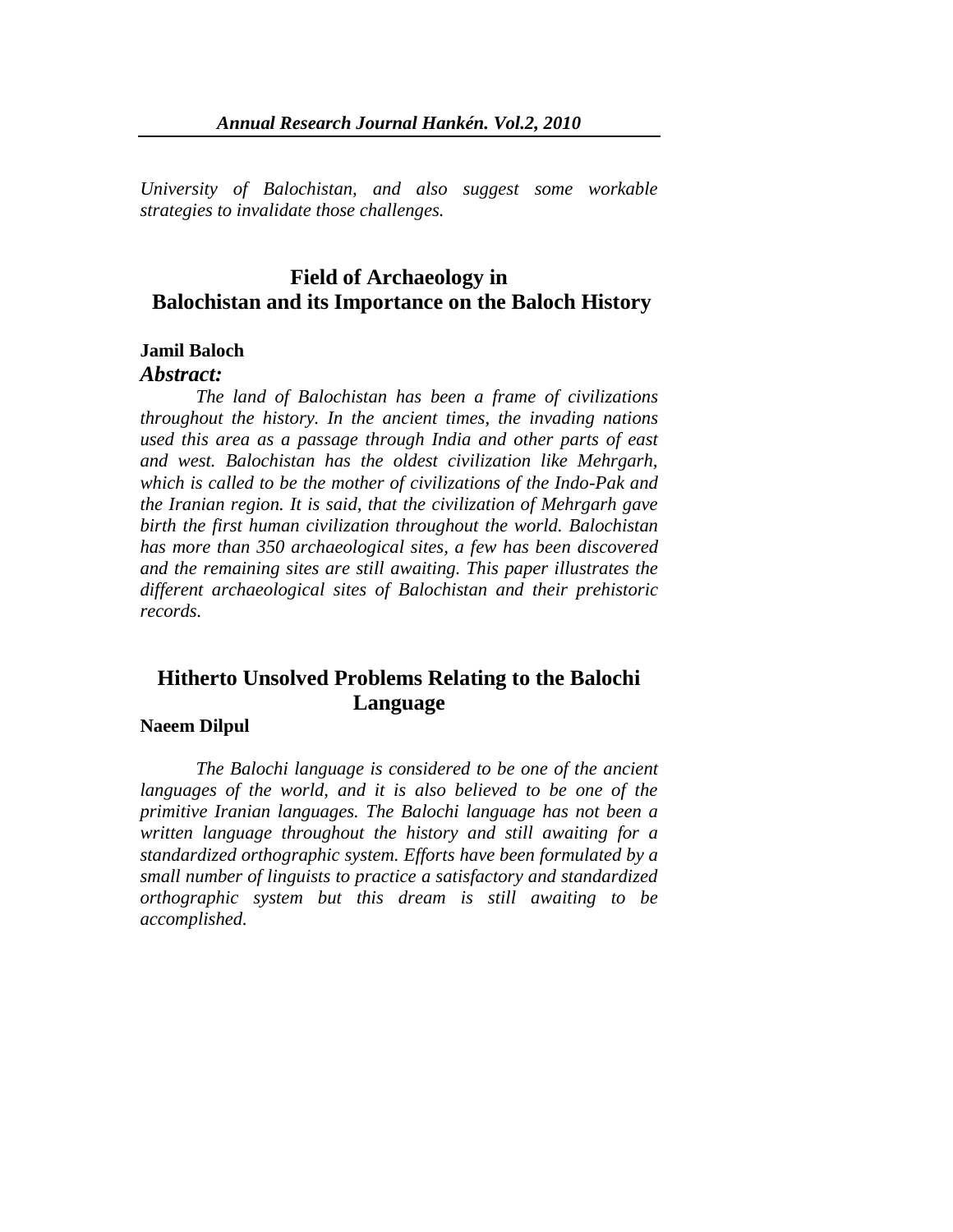*This paper illustrates all aspects of hitherto un-solved problems of the Balochi language and its orthographic system in detail.*

ب ا ا ِء ہلئسم لف ڈارٹک اتج ربی سب گ

#### *Abstract:*

*Alphabets and Orthography of a language play a vital role for the standardization and progress of a language. The Balochi language has been confronting this awaiting issue since its birth. Efforts have been carried out to standardize the Balochi Orthographic System, but a problem always brazened out that whether the orthography to be phonetic way or it is formulated to the needs of time as the other languages have been adopted.* 

*This paper exemplifies the history of alphabets, Orthographic system, phonetic system of the Balochi language and its unsolved problems. Suggestions and opinions will be provided towards a standardized orthographic system.* 

در ش بلوچ اوباد گی پُشدرۂ بلوچیتان </sub>ُ واحد بخش بُزدار ُ

#### **Abstract:**

*A thorough study of the Baloch race written history informs us that what has been written in the past, are imperceptible and vague. From the beginning till now no historian has been successful to throw a clear light over the Baloch race, its origin, growth as a nation and exodus. Some historians have labeled the Baloch race as a descent of Semite origin and the others have tagged it as the remnants of Kaldian race. Some historians opine that the Baloch are from the inhabitants of Caspian Sea (Bahr -e- Khizr), some say that Baloch are the remnants of Median, Sumerian and Elamites.*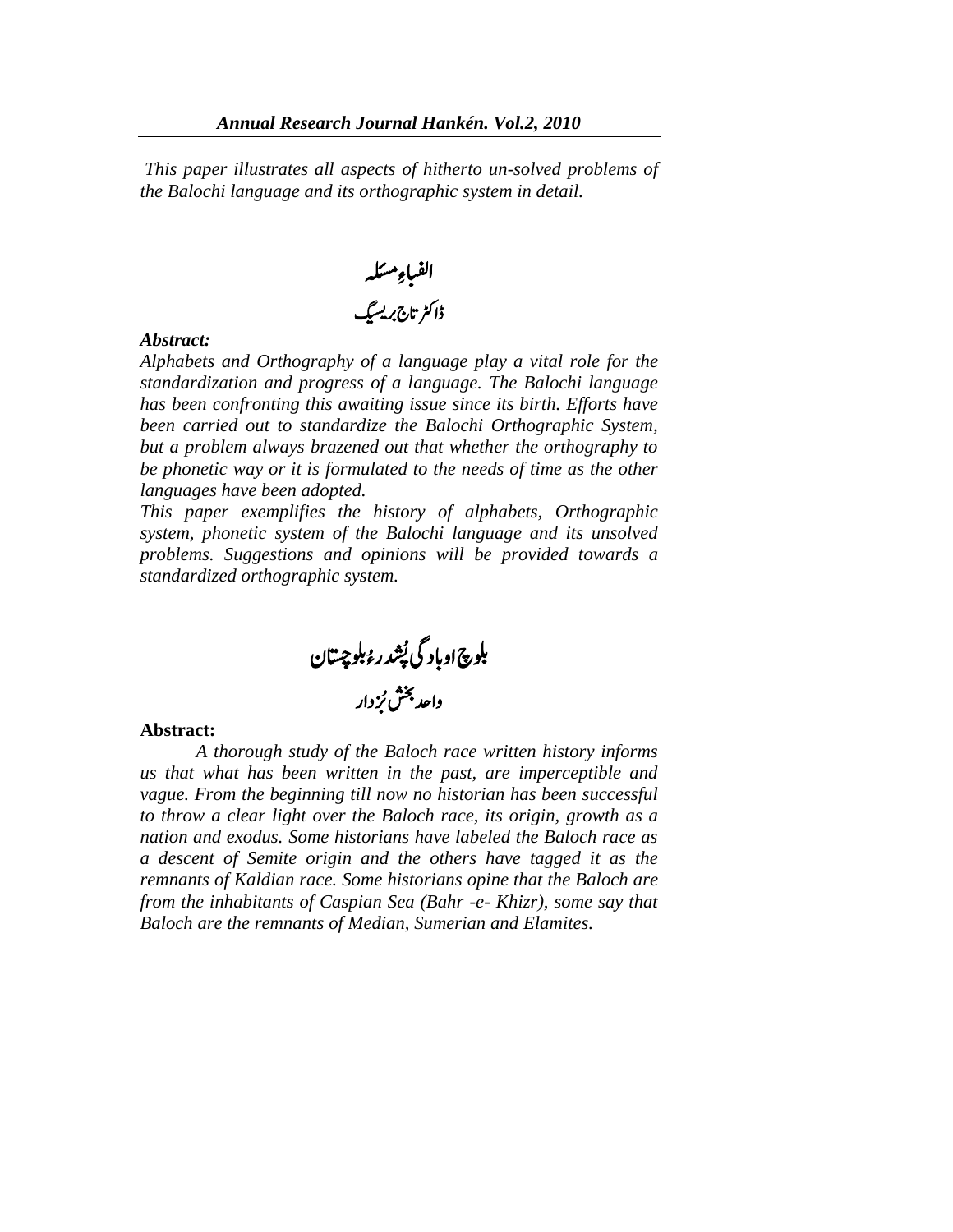*This paper exemplifies thoroughly the origin of the Baloch race and its enlargement as a nation.* 

.<br>بلوچیءَ قصبی لبز انکءِ گالبند í ہ س<br>ک ڈاکٹر عبد الصبور بلوچ

#### Abstract:

*Terms (Gaalband / istelaahaat) play a vital role for the expansion, growth and enrichment of a language. Terms are basically said to be the fundamental tools of a language or literature, without which it would not be possible to sustain any sort of literature or language.* 

*This paper not only demonstrates the terms relating to the fiction, but also let us knows about the methods of coining of terms in a research methodology. Customization of the coining of terms and using them in a proper way in the Balochi fiction will be discussed in detail in the paper.* 

*The field of coining terms (Terminology) has been under-estimated and made it barren in the Balochi literature which has brought it to a halt. This has also lessened the possibilities of expansion of the Balochi literature.*

بلوچ بچه *پن و*بیھ*ءَ*بلوچستانءِزبان اِنت í ڈاکٹر گُل <sup>حس</sup>ن بلوچ

#### *Abstract:*

*The Baloch nation has a history of about four to five thousand years. A lot of historians have expressed their ideas time by time to define the word Baloch, its origin and exodus through centuries. But the point which has been remained aborted is the concept of the son of soil. This paper manifests that the Baloch have not been migrated from Syria to northern Iran via south Iran to Mekran. Baloch are the son of soil and the ancient inhabitant of this land but they have migrated time by time to Syria, Tukmnestan, Iraq and other Arabian*